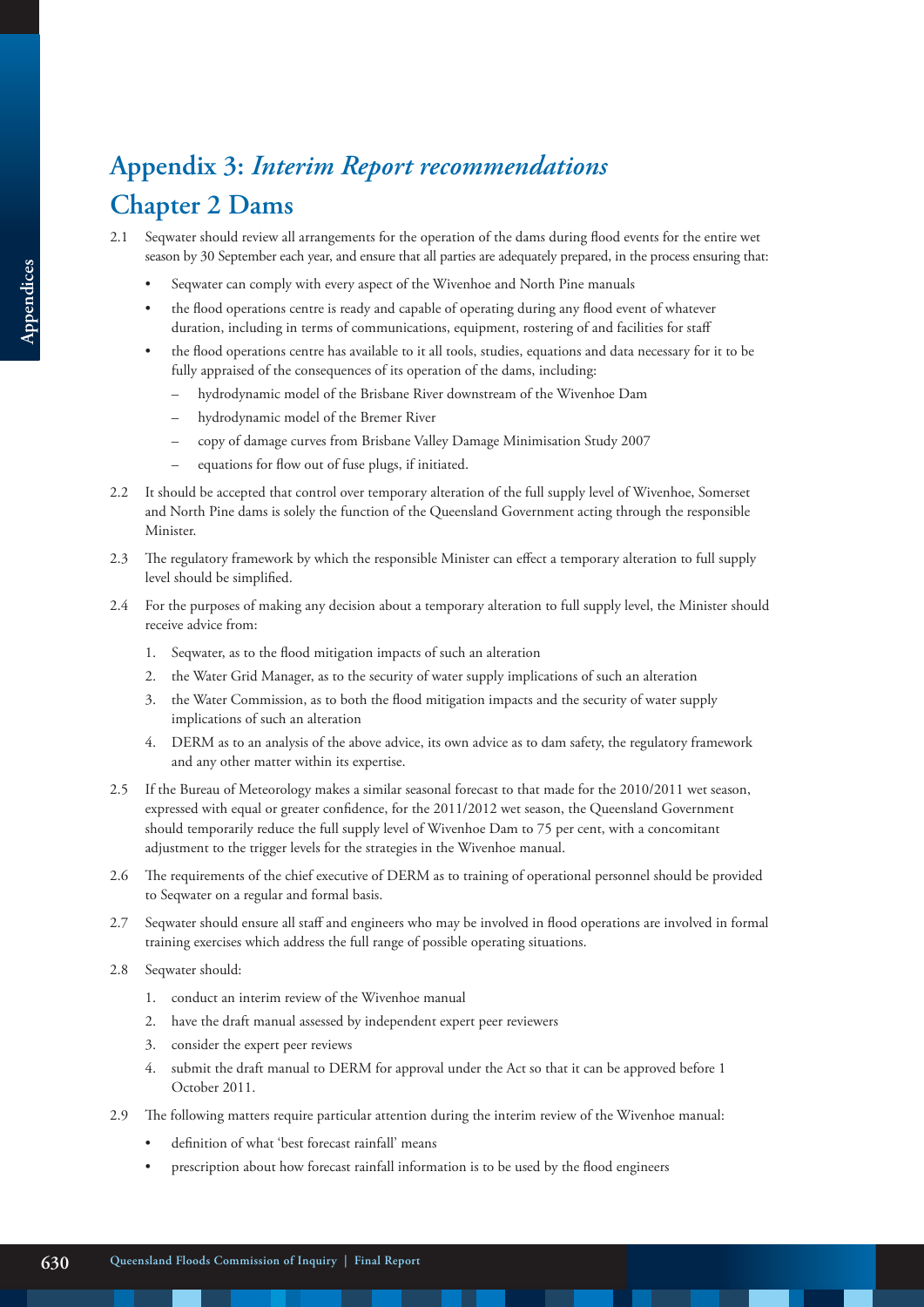- definition of 'predicted lake level' and the use of consistent language throughout the Wivenhoe manual about predicted lake levels
- clarification of options for transition to strategies W2 or W3 from strategy W1
- clarification of the rules for drawdowns of the dams following flood events
- removal of the term 'non-damaging flows' (and similar terms) to describe flows below 4000 m<sup>3</sup>/s at Moggill
- clarification of whether W3 allows the flood engineers to release water which would create a flow at Moggill of over 4000 m<sup>3</sup>/s
- precise definition of the maximum mechanical capability of the gate opening mechanism
- clarification of how part 8.6 should be followed in strategy W4, including clarifying the use of the word 'generally'.
- 2.10 Seqwater should act immediately to establish:
	- 1. a steering committee to oversee the long term review of the Wivenhoe manual including senior representatives of at least DERM, Seqwater, the Water Commission, the Water Grid Manager, Brisbane City Council, Ipswich City Council and Somerset Regional Council
	- 2. a technical review committee comprised of independent experts in at least hydrology, meteorology and dam operations to examine all technical work completed as part of the review.
- 2.11 The steering committee should ensure the scientific investigations and modelling outlined in recommendation 2.12 and 2.13 are completed. It should also assess the need for any other work to be done, and instigate any other investigations or work considered necessary for a full and proper review of the Wivenhoe manual.
- 2.12 The following scientific investigations should be carried out prior to modelling work under the supervision of the steering committee and reviewed by the technical review committee:
	- 1. review of the design hydrology:
		- a. using a stochastic or Monte Carlo or probabilistic approach
		- b. taking into account observed variability in temporal and spatial patterns of rainfall
		- c. taking into account observed variability in relative timings of inflows from the dams and downstream tributaries.
	- 2. production of a digital terrain model incorporating a bathymetric survey of all critical sections of creeks and rivers upstream and downstream of the dam relevant to flood modelling
	- 3. assessment of the reliability of the 24 hour, the three day and the five day rainfall forecasts
	- 4. consideration of whether and how weather radar can be incorporated into decision making
	- 5. requesting information from the Bureau of Meteorology as to its willingness to provide ensemble forecasts
	- 6. consideration as to whether and how ensemble forecasts can be incorporated into decision making.
- 2.13 The following modelling work should be carried out under the supervision of the steering committee and reviewed by the technical review committee:
	- 1. modelling across the range of full supply levels, operating strategies and flood events (historical, design and synthetic) in each case assessing the consequences in terms of risk to life and safety and economic, social and environmental damage. In terms of operating strategies, using a full range of strategies including:
		- a. a stepped change from W3 to W4
		- b. moving to a higher rate of release earlier in W1
		- c. bypassing W1
		- d. altering maximum release rates under W3
		- e. operating the gates in conjunction with the initiation of any of the fuse plugs in order to achieve a lower rate of discharge
	- 2. simulations to test the robustness of relying on the 24 hour, the three day and the five day rainfall forecasts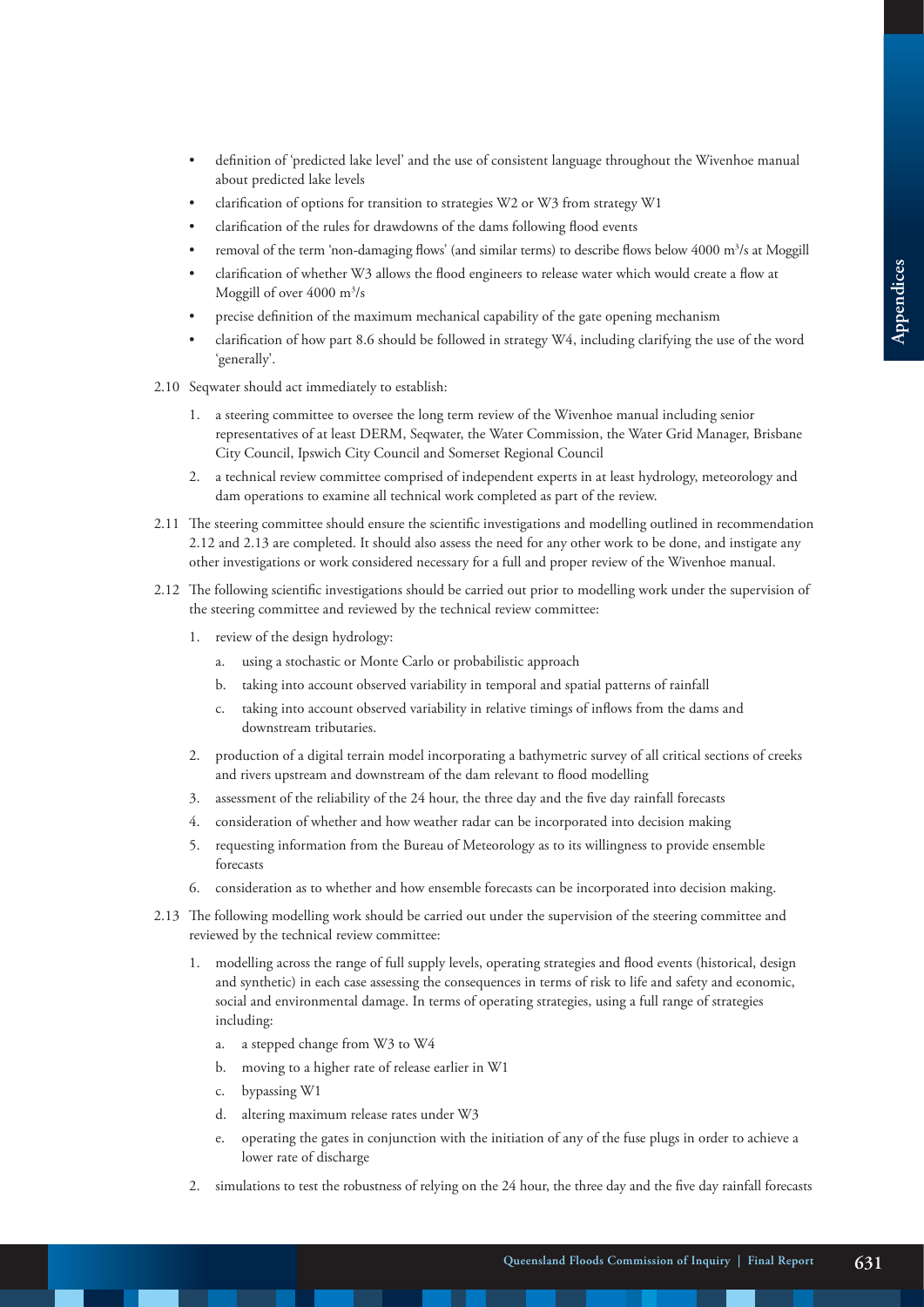- 3. development of a probability distribution for the time between closely spaced flood peaks in the catchment using historical records.
- 2.14 The Commission recommends that a review be conducted of the number and distribution of ALERT gauges within the Wivenhoe and Somerset catchments. This review should include an assessment of the usefulness and cost effectiveness of installing more gauges, particularly at high elevations in the catchment. Such an assessment would appropriately involve the Bureau of Meteorology, DERM and Seqwater, and the relevant local councils.
- 2.15 Seqwater should:
	- immediately recruit and train additional flood engineers to ensure at least five flood engineers are available for flood operations
	- establish a formal flood event operation training program for junior engineers to ensure the flood operations centre will be staffed by appropriately qualified and experienced personnel in the medium and long term.
- 2.16 In addition to the on duty flood engineer(s), Seqwater should ensure that the flood operations centre is staffed by a trainee flood engineer on each shift (in addition to the technical assistants) to conduct the modelling.
- 2.17 Seqwater should ensure that, during major flood events, flood engineers do not have responsibility for, and are not required to, organise food, sleeping arrangements or access to facilities, such as power supply and communications equipment.
- 2.18 An accurate record should be kept of reasons for key decisions, including changes in strategy and releases. Documents relevant to key decisions should also be kept, including:
	- each version of the gate operations spreadsheet which contains a different input gate operation scenario
	- all graphical depictions of model runs produced
	- a version of the gate operations spreadsheet which contains the gate operation scenario which will be implemented marked so that it is clear it is the one agreed to be implemented.
- 2.19 Seqwater should ensure that all telephone calls within the flood operations centre are digitally recorded to create an accurate record of decision-making during major flood events.
- 2.20 Seqwater should develop procedures which require the flood engineers to check the entries in the flood operations centre's flood event log at a near contemporaneous time, such as the end of their shift, to ensure accuracy and the recording of significant events. Seqwater should make sure that the operation of the flood operations centre enables the flood engineers to comply with that procedure.
- 2.21 Seqwater should produce a template situation report in consultation with the flood engineers and recipient agencies. As part of this process, consideration should be given as to whether the quality and timeliness of the dissemination of information about flood operations would be improved if a single document, rather than a situation report and a technical situation report, were used for the purpose of communicating flood operations to all concerned parties. The template situation report should include, at a minimum, dedicated space for the following:
	- meteorological observations and situation, including forecasts
	- identification of the current operating strategy
	- the strategy, aims and objectives of the flood engineers
	- actual and expected releases
	- any other comments.
- 2.22 Seqwater should create a regular forum for discussion between all operational staff of the flood operations centre and Bureau staff to:
	- increase the knowledge of flood operations centre staff about the Bureau's products, abilities, advice and operations
	- reach agreement as to the frequency and type of information to be shared between the Bureau and the flood operations centre during a flood event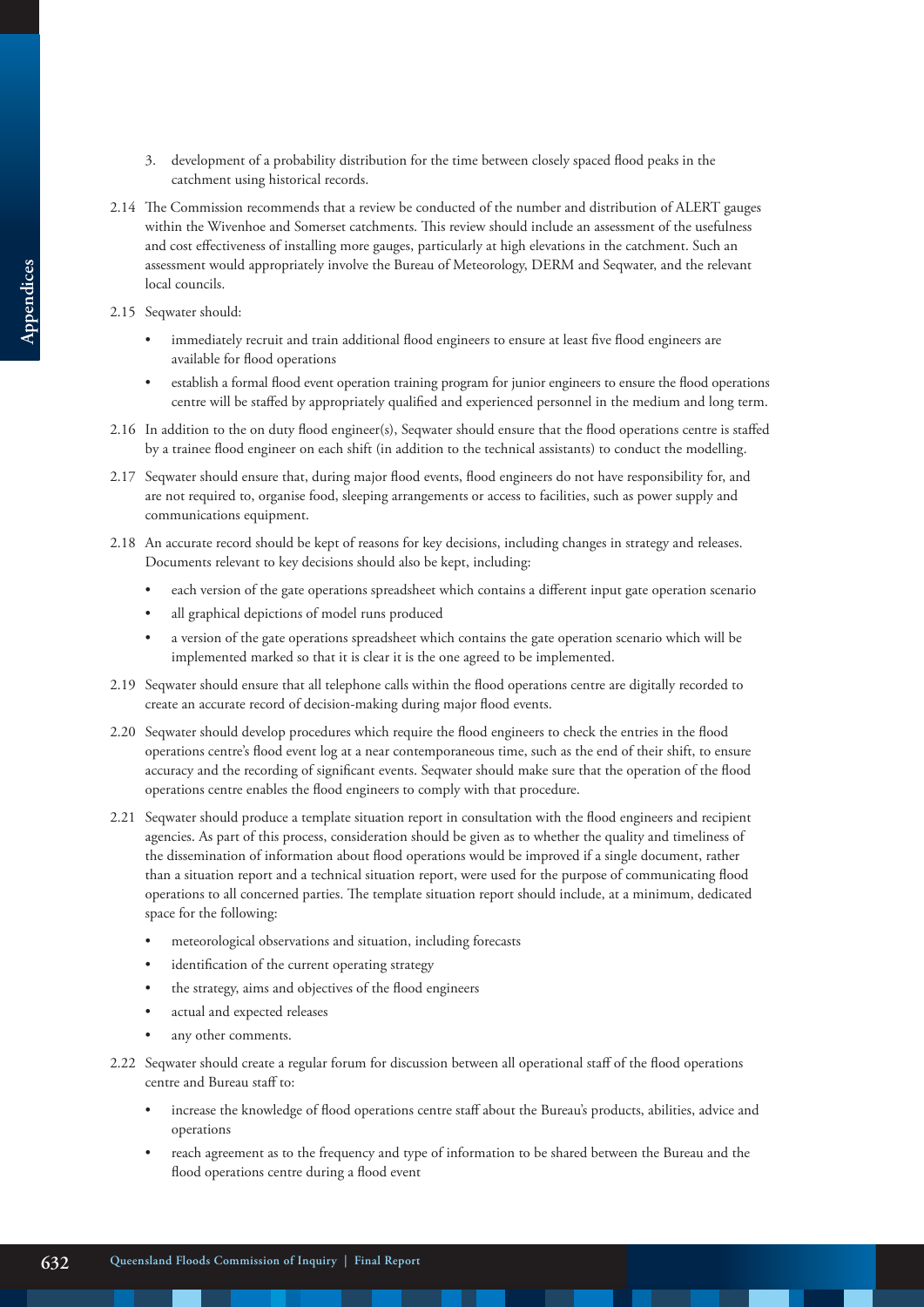- discuss advances in technology and science in areas including forecasting, data collection and modelling
- build relationships between the staff of both organisations.
- 2.23 Seqwater should give consideration to creating a communications position within the flood operations centre filled by an engineer with experience in dam operations and emergency management processes.
- 2.24 Seqwater should give consideration to posting information about current and future releases on its website during flood events as one method of ensuring accurate and timely information is available to the public.
- 2.25 Seqwater should:
	- 1. conduct an interim review of the North Pine manual
	- 2. have the draft manual assessed by independent expert peer reviewers
	- 3. consider the expert peer reviews
	- 4. submit the draft manual to DERM for approval under the Act so that it can be approved before 1 October 2011.
- 2.26 Particular attention should be paid during the interim review of the North Pine manual to clarifying the circumstances in which pre-releases under part 8.4 are permitted.
- 2.27 Seqwater should act immediately to establish:
	- 1. a steering committee to oversee the long term review of the North Pine manual including senior representatives of at least DERM, Seqwater, the Water Commission, the Water Grid Manager, Brisbane City Council and the Moreton Bay Regional Council
	- 2. a technical review committee comprised of independent experts in at least hydrology, meteorology and dam operations to examine all technical work completed as part of the review.
- 2.28 The steering committee should:
	- 1. oversee the continuation of Seqwater's *North Pine Dam Acceptable Flood Study Investigations* in accordance with the scope and program of activities advised to the Commission as at 6 May 2011
	- 2. determine whether any hydrological studies, in addition to those undertaken as part of the *North Pine Dam Acceptable Flood Study Investigations*, are required
	- 3. ensure that modelling across a range of full supply levels and operating strategies, including variations of the gate increments and gate opening intervals is undertaken
	- 4. ensure all of the above work is reviewed by the technical review committee.
- 2.29 The Moreton Bay Regional Council should investigate options for the upgrade of Youngs Crossing and undertake a cost-benefit analysis of these to determine an outcome which best serves the public interest.
- 2.30 The Moreton Bay Regional Council should consult with Seqwater and the local police, ambulance and fire and rescue services to make arrangements for emergency vehicles to access Vores Road and Grant Street, Whiteside, when Vores Road is closed by the flooding of Whiteside Creek.

# **Chapter 3 Disaster frameworks, preparation and planning**

- 3.1 The state disaster management group should include representatives of the Australian Defence Force and the Australian Red Cross in its planning and preparation for the next wet season.
- 3.2 Risk management is fundamentally important to disaster management. The Queensland Government should, before the next wet season, ensure that the state-wide natural hazard risk assessment is completed and its results provided to local governments.
- 3.3 Emergency Management Queensland should, as part of its review of local disaster management planning guidelines, consider whether consistent activation terminology should be adopted.
- 3.4 Every local government susceptible to flooding should ensure that, before the next wet season, its local disaster management plan:
	- is consistent with the *Disaster Management Act 2003*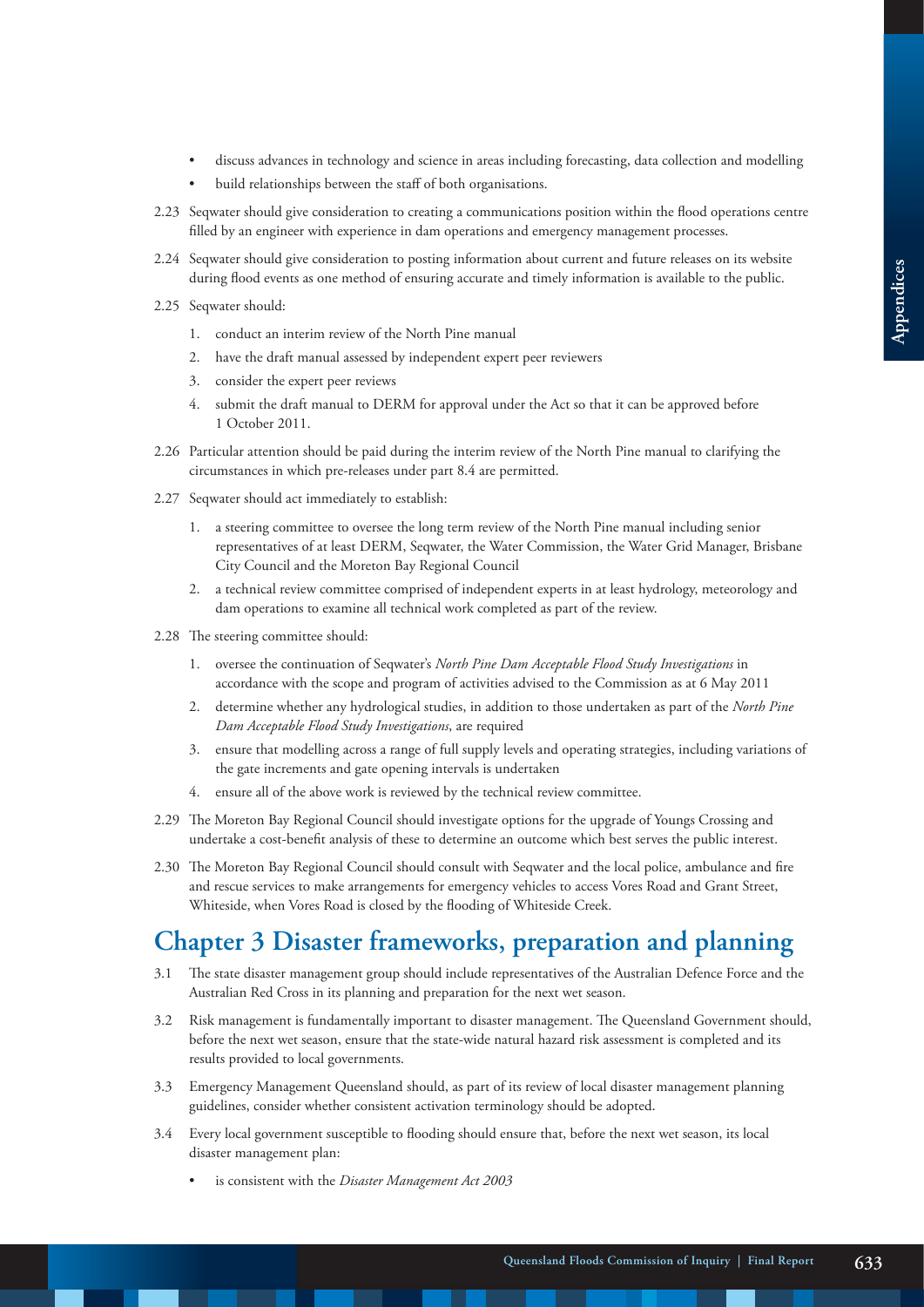- addresses local risks and circumstances
- can be used easily in the event of a disaster.
- 3.5 Every person who is required to work under a local disaster management plan should be familiar with the plan before the next wet season.
- 3.6 Every local government should publish its disaster management plan (and relevant sub-plans) on its website before the next wet season.
- 3.7 Emergency Management Queensland should proceed with its proposed reviewing system before the next wet season.
- 3.8 Each district disaster co-ordinator should ensure that, before the next wet season, the disaster management plan of every local government in the co-ordinator's district susceptible to flooding:
	- is consistent with the *Disaster Management Act 2003*
	- addresses local risks and circumstances
	- can be used easily in the event of a disaster.
- 3.9 In order to assist district disaster co-ordinators in this task, and to ensure consistency and effectiveness, Emergency Management Queensland should:
	- provide a standardised approach for district disaster co-ordinators to follow, with all necessary guidance
	- generally oversee the reviewing process
	- before the next wet season, review a selection of local disaster management plans of local governments susceptible to flooding, which have already been reviewed at the district level.
- 3.10 Emergency Management Queensland should assess the effectiveness of the review system before the end of 2011, and report its results to the Commission by 31 December 2011.
- 3.11 Emergency Management Queensland should endeavour to ensure that before the next wet season:
	- training is provided to those involved in disaster management at the local and district levels to ensure that the respective roles of all agencies, and in particular local government and the Queensland police, during an event are clearly understood
	- training is provided to all local disaster co-ordinators
	- training is provided to SES volunteers
	- local disaster management groups are given practical training based on the event of large-scale flooding across different local government regions (as in Exercise Orko).
- 3.12 If training cannot be provided to every local government and disaster district before the next wet season, priority should be given according to each region's susceptibility to flooding.
- 3.13 Before the next wet season, local governments susceptible to flooding should conduct community education programs which provide local information about (at least) the following topics:
	- the measures households should take to prepare for flooding
	- the roles and functions of the SES and details of how to contact and join it
	- whom to contact if assistance is needed during a flood
	- contact details for emergency services in the area
	- the types of warnings that are used in the area, what they mean and what to do in the event of a warning
	- where and how to obtain information before, during and after a disaster
	- what is likely to happen during a disaster (for example, power outages and road closures)
	- evacuation
	- measures available for groups who require particular assistance (for example, the elderly, ill and people with a disability).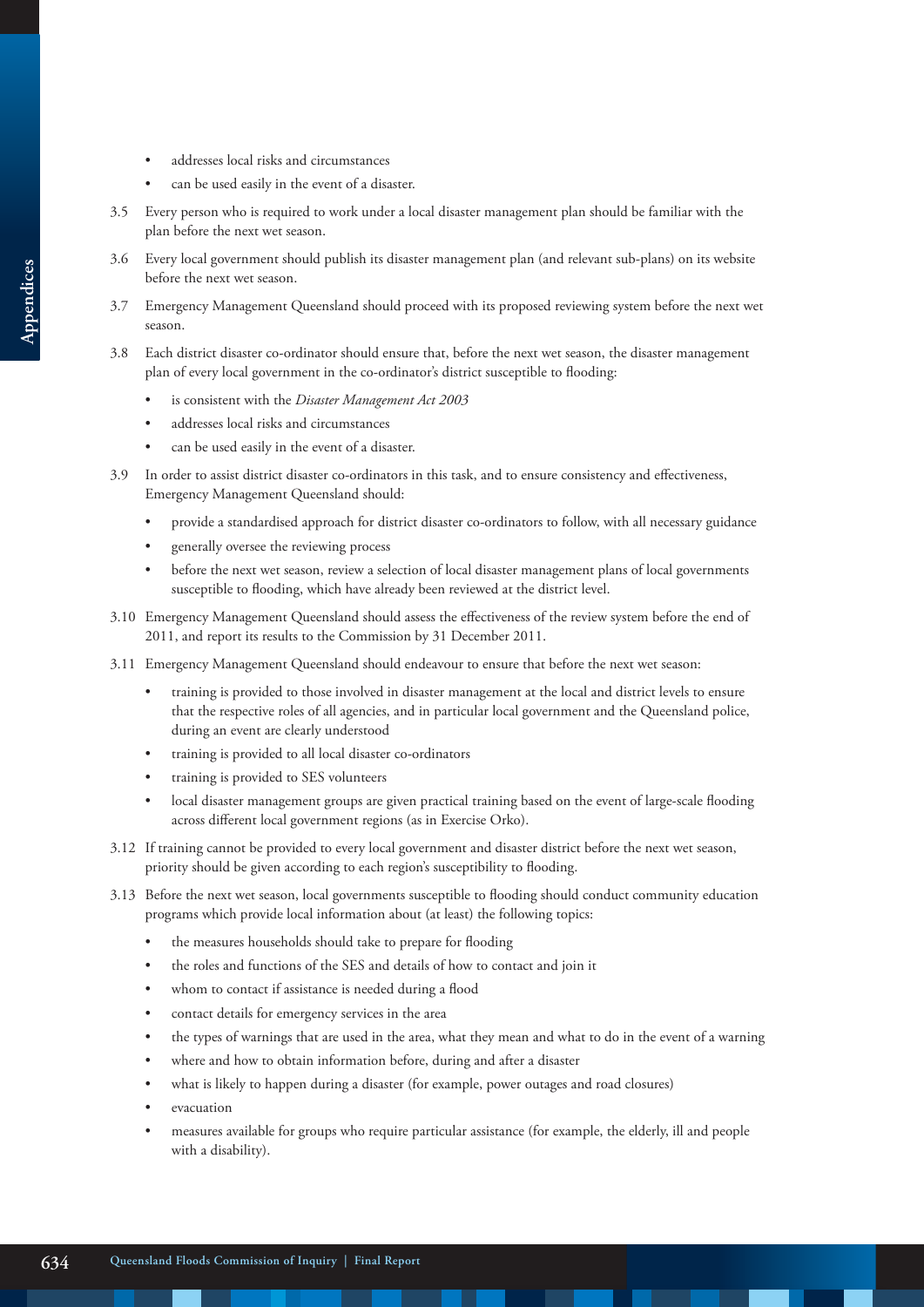- 3.14 To ensure consistency, the Queensland Government should assist local governments to develop and deliver the community education programs.
- 3.15 Before the next wet season, the Queensland Government should conduct a public education campaign about the dangers of driving into floodwaters.
- 3.16 The campaign should use various media and be designed to reach as many people as possible.
- 3.17 The National Emergency Management Committee should, as part of its education initiatives, consider developing a national public education campaign about the dangers of driving into floodwaters, using various media and commencing, if possible, before the next wet season.
- 3.18 The Queensland and Commonwealth governments should liaise to ensure a consistent message is delivered to the public.

### **Chapter 4 Forecasts, warnings and information**

- 4.1 In issuing warnings for a district or region, local and state authorities should use a range of different warning mechanisms effective for the particular district or region, including methods which do not rely on electricity.
- 4.2 Councils should prepare SMS alert templates covering a range of different flood scenarios before the wet season.
- 4.3 SMS alerts should direct recipients to websites or contact numbers providing more detailed information about flood locations and predictions, the location of evacuation centres and evacuation routes.
- 4.4 Councils and Emergency Management Queensland should work together to ensure the approval process does not cause delays in delivering SMS alerts.
- 4.5 Wherever possible, Emergency Management Queensland should consult with local disaster management groups before sending emergency alerts to residents. Emergency Management Queensland should inform the local disaster management group, as soon as it can, about any message already sent to residents in that local disaster management group's area.
- 4.6 Individuals and businesses should be encouraged to acquire battery operated radios for use in emergencies.
- 4.7 Councils should ensure that residents are aware of the frequency of the radio station or stations in their local area that will disseminate flood warnings and other information during disasters.
- 4.8 Councils that have not already done so should consider how social media may be used effectively to provide accurate information about flood levels and local conditions to residents during a flood event.
- 4.9 A siren may be appropriate in smaller towns or rural communities susceptible to flash flooding. If councils rely on sirens to warn residents, they should ensure that the community understands the meaning of the siren.
- 4.10 Councils, with the assistance of the Bureau of Meteorology, should examine the feasibility of and priorities for installing additional river height and rainfall gauges in areas of identified need.
- 4.11 Councils, with the assistance of the Bureau of Meteorology, should consider the susceptibility of their regions to flash flooding, and whether it is feasible and necessary to acquire and operate an automated local evaluation in real time system (ALERT system) for particular waterways.
- 4.12 The Queensland Government should consider assisting less well-resourced councils to fund the installation of an ALERT system where a case is made for its adoption.
- 4.13 Councils should ensure that residents and businesses can clearly understand the impact of predicted flood levels on their property. This may include one or more of the following methods:
	- information on rates notices about flooding at individual properties
	- geospatial mapping, available to the public, that depicts inundation at certain river heights
	- flood markers
	- flood flag maps and floodwise property reports
	- colour coded maps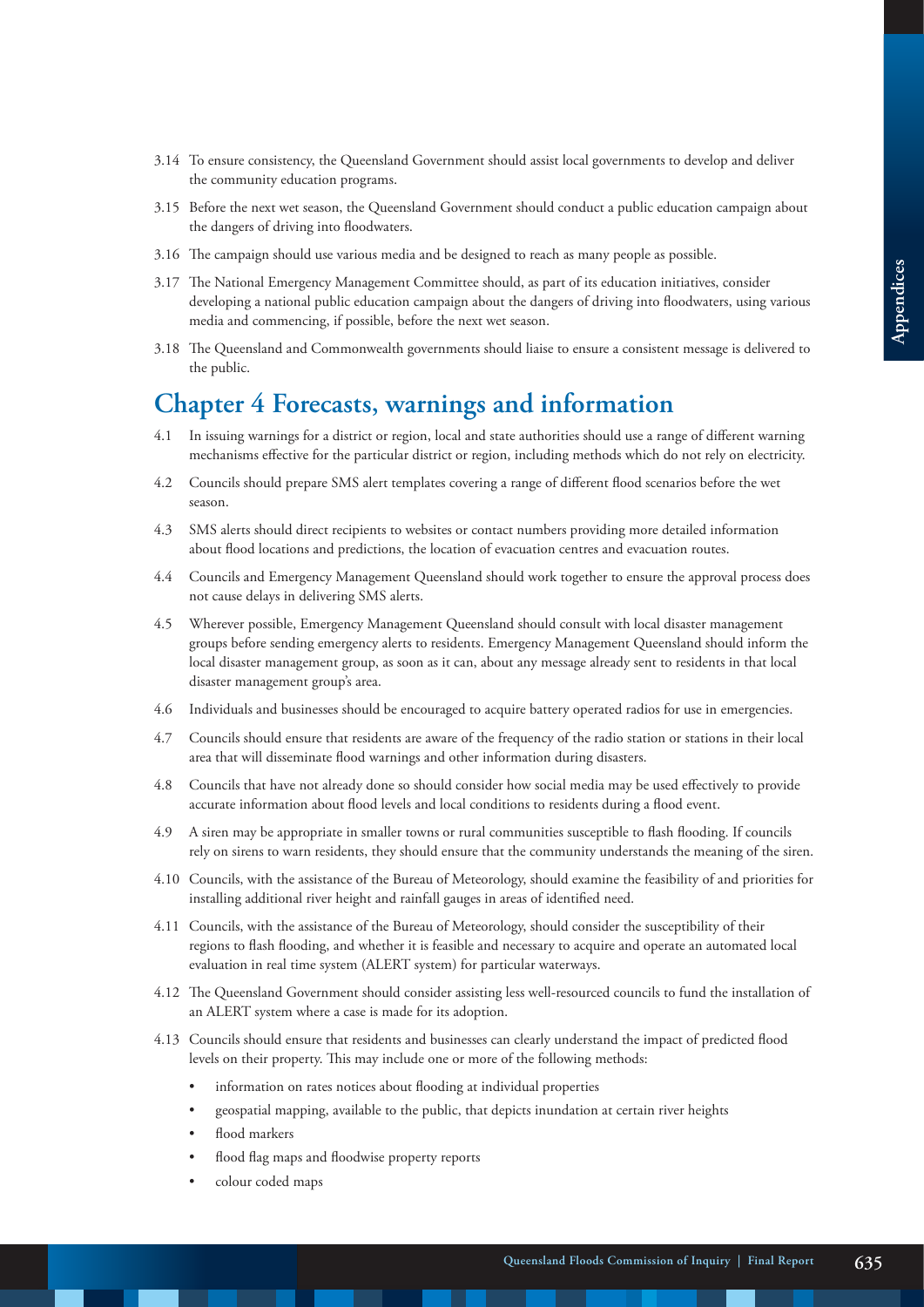- information that relates gauge heights with the level of flooding to be expected at a property.
- 4.14 In the course of flood events, warnings referring to gauge heights should include information about the location of the gauge.
- 4.15 Each local disaster management group should include in its meetings a representative of the operator of any dam upstream of its region which contributes water to flooding.
- 4.16 Dam operators should plan to contact people identified by their emergency action plans about dam outflow in sufficient time for them to be able to respond to the information.
- 4.17 Dam operators should ensure each emergency action plan includes a clear statement as to the frequency of, and circumstances in which, warnings will be issued to people listed in the emergency action plan.
- 4.18 Dam operators should assess the effectiveness of using SMS and/or email as a bulk instantaneous communication to all people on the notification list while individually contacting those whom it is essential to inform immediately.
- 4.19 Seqwater should consider consolidating its communication arrangements and responsibilities in a single document for each dam it operates.
- 4.20 The operator of each dam should, upon request, provide to any person on the notification list in the emergency action plan an explanation of the arrangements as to the type and frequency of communications required by that plan.
- 4.21 Operators of dams should assess their current compliance with the DERM *Queensland Dam Safety Management Guidelines* (February 2002), the ANCOLD *Guidelines on Dam Safety Management* (August 2003), and the Australian Government *Emergency Management Planning for Floods Affected by Dams* (2009) and if appropriate, comply with those guidelines.
- 4.22 Operators should include in their emergency action plan a description of the type of information that will be provided to those on the notification list.
- 4.23 Operators of dams should publicise, in a newspaper circulating in the local area and by posting a notice on its website every year before the wet season, the opportunity for local residents immediately downstream of a dam to be included on the existing notification list, and:
	- consider whether an applicant for notification is so close to the dam that the warning time before water from the dam affects them is less than that available through the emergency management system
	- consider whether they can be effectively notified by SMS or email
	- if it is necessary to contact the applicant personally, agree with him or her a mode for that communication.
- 4.24 The operator of any referable dam and the local disaster management group should develop a common understanding as to their respective roles in a flood event and the type and frequency of information the dam operator will provide to it and local residents.
- 4.25 The Department of Transport and Main Roads, in its capacity as the primary provider of information about road conditions to the public, should continue to improve the accuracy of road condition information and the timeliness of its distribution to the public and other agencies.
- 4.26 The Department of Transport and Main Roads should identify and include local road names when reporting road conditions.
- 4.27 The Queensland Government should work with the New South Wales Government to co-ordinate road condition reporting procedures to inform local councils and road users of interstate road conditions in a variety of different ways.
- 4.28 In rural and remote areas where telecommunications are not effective, measures that do not rely on internet and mobile telephone services should be implemented to inform the travelling public of road conditions ahead, for example:
	- signs with detailed information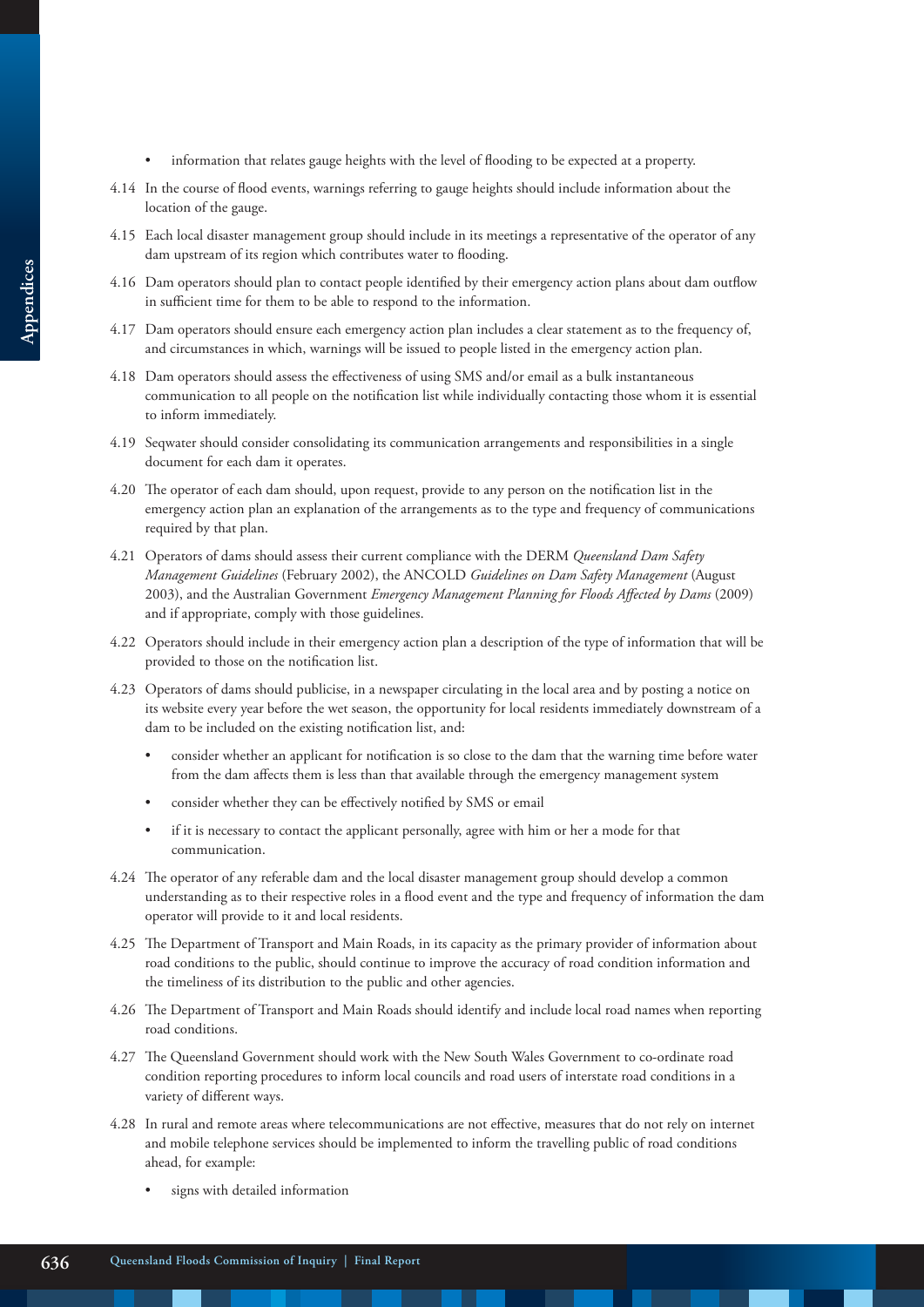- providing tourist information centres and tourist radio stations with information on road conditions.
- 4.29 The Bureau of Meteorology should endeavour to make clear the areas actually covered by its warnings, and specify what may be expected in particular areas, so that the relevance and significance of any warning is obvious to residents of the area at risk.
- 4.30 Councils should continue to take responsibility for issuing flash flooding warnings. However, where the Bureau of Meteorology becomes aware of weather conditions likely to cause flash flooding that is likely to endanger life or property in a particular council's region, it should, performing its functions in the public interest, directly communicate that information to the relevant council.
- 4.31 Councils should advise the Bureau of Meteorology of any information they possess about flash flooding (or the immediate prospect of it) likely to endanger life or property in their region, and of any warnings they issue about such flash flooding. The Bureau of Meteorology should consider in each case whether any such warning should be re-published (whether as a warning emanating from the Bureau itself or as attributed to the relevant council) on the Bureau's website, or whether it should provide a link to any council warning or other information regarding flash flooding provided by councils or disaster management agencies.
- 4.32 Where the Bureau of Meteorology has information which leads it to anticipate flash flooding likely to endanger life or property in a specific area, it should publish a warning to that effect on its website.
- 4.33 The Bureau of Meteorology should do its best to develop working relationships with all councils, particularly for the purpose of exchanging information in severe weather and flood events.
- 4.34 The Bureau of Meteorology should expand its volunteer rainfall and river height networks to incorporate residents of the Lockyer Valley, particularly property owners living on watercourses who can provide manually obtained readings of water heights where no automatic gauge is available, or can confirm automatic gauge readings where there is concern about their accuracy.
- 4.35 The Bureau of Meteorology should consider identifying amateur weather-watch groups it considers credible and likely to have useful local knowledge, and establish means (similar to those available to the storm spotters) by which they can expeditiously communicate with the Bureau.
- 4.36 Somerset Regional Council, in consultation with Seqwater and the Bureau of Meteorology, should consider how warnings can be provided to residents living near the Brisbane River at Fernvale about the expected level of flooding in their area.

# **Chapter 5 Emergency response**

- 5.1 When a local government cannot effectively manage its response to a disaster, disaster management personnel from local governments in a position to assist should be deployed to help the local disaster management group.
- 5.2 Local governments should consider adopting uniform disaster management software, to enable inter-council assistance to be given more easily and effectively.
- 5.3 To ensure effective co-ordination in larger-scale disasters, deployment of personnel (and other resources) between local governments should be facilitated through the Council to Council (C2C) program.
- 5.4 The C2C program should be incorporated into the state disaster management arrangements and operate within the structure of the state disaster co-ordination centre.
- 5.5 The state disaster management group, Emergency Management Queensland and the Local Government Association of Queensland should do further work before the next wet season to ensure that during a disaster:
	- the C2C program meets requests for assistance as efficiently as possible
	- local governments and other prospective participants understand how the C2C program works.
- 5.6 As part of their planning before the next wet season, local disaster management groups should identify communities which, because of distance, the potential for isolation by disaster, or any other reason, may require specific disaster management arrangements, and take steps to establish them. Such arrangements may include forming disaster management sub-groups in those communities.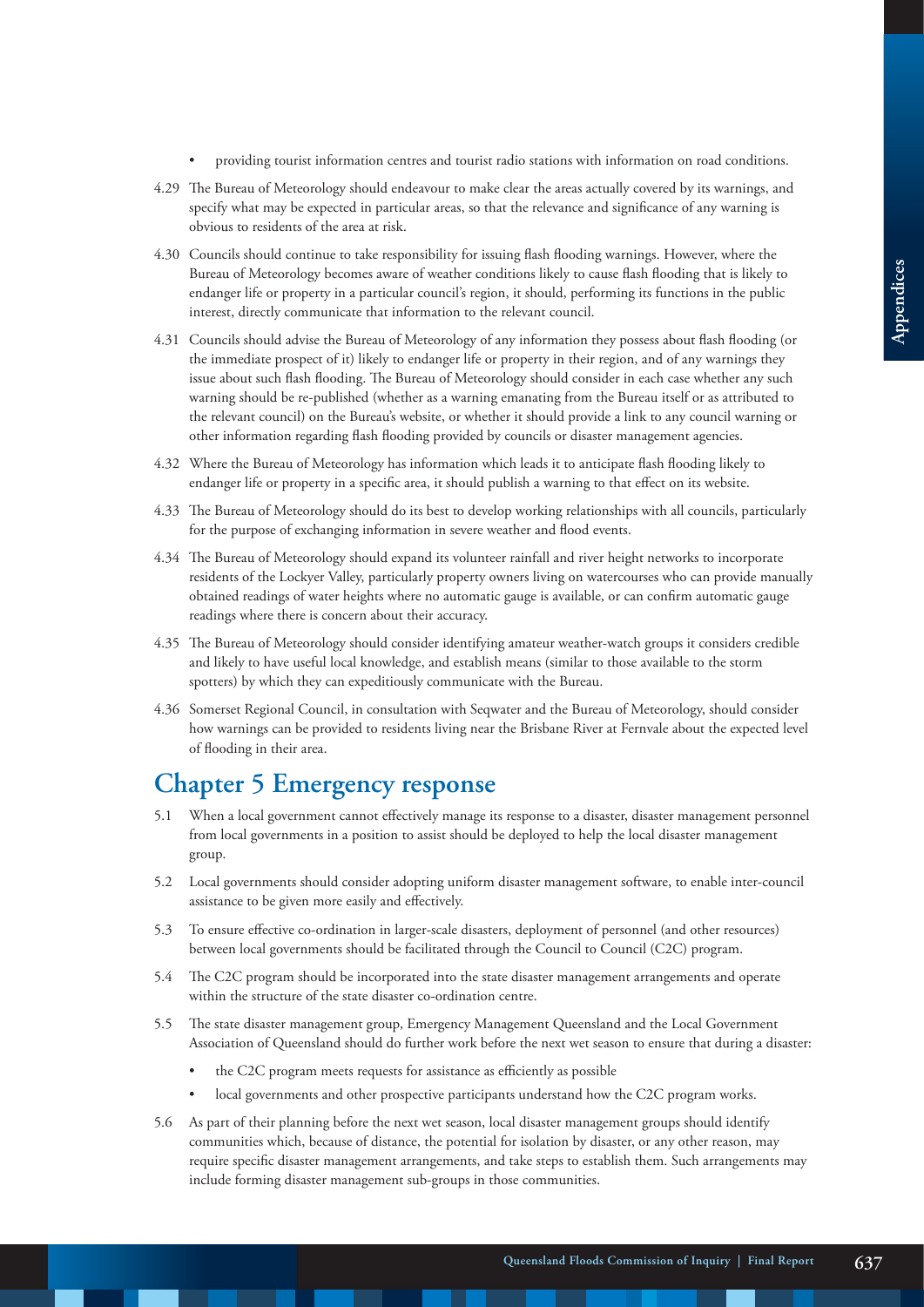- 5.7 Whatever form arrangements take, they should seek to ensure that, in the event that flooding causes isolation:
	- there are lines of communication between the local disaster management group and the community
	- the community has the basic resources it needs to cope with its situation
	- the local disaster management group is aware of what supplies the community may need in prolonged disaster, and can respond to requests for assistance in a timely way
	- potential evacuation routes and centres are known.
- 5.8 Where a local government forms a sub-group of its disaster management group:
	- the responsibilities of the sub-group must be clearly defined within the local disaster management arrangements
	- each member of the sub-group must clearly understand his or her role.

The Commission recommends that sub-groups and local disaster management groups set out their respective roles and responsibilities in writing.

- 5.9 Until the All Hazards Information Management System is in place and allows the status of requests for assistance to be tracked, other means should be used to keep local disaster management groups informed of the progress of requests for assistance.
- 5.10 A clear protocol should be developed for managing the participation of local and district disaster management groups in the state level teleconferences, to govern and make more efficient participation in the teleconferences.
- 5.11 The Queensland Fire and Rescue Service should increase the number of swift water technicians (Level 2) to at least meet the quota for the approved number of rescue technicians in each region.
- 5.12 The Queensland Fire and Rescue Service should consider whether the approved number of swift water technicians in each region is appropriate to meet the demands of that region.
- 5.13 The Queensland Fire and Rescue Service should revise the Operations Doctrine to clarify:
	- how many Level 2 swift rescue technicians and Level 1 support personnel are required to safely perform a swift water rescue
	- the options available to an incident controller at a swift water incident with fewer than the required personnel and what considerations they should take into account in their decision-making.
- 5.14 The Queensland Fire and Rescue Service should consider providing Level 1 swift water rescue training to all auxiliary firefighters stationed in areas susceptible to flooding.
- 5.15 The Queensland Fire and Rescue Service should ensure all rural fire service volunteers and auxiliary firefighters stationed outside areas susceptible to flooding receive Awareness Level swift water rescue training.
- 5.16 The Queensland Fire and Rescue Service should identify areas that are likely to require, but do not have, swift water capability during the wet season and consider how it can best provide a permanent capability to any such area.
- 5.17 The memorandum of understanding between the Queensland Fire and Rescue Service and Emergency Management Queensland should be finalised.
- 5.18 The joint helicopter operations training program contemplated by the memorandum should be devised and provided to all relevant staff of the Queensland Fire and Rescue Service and Emergency Management Queensland.
- 5.19 The Queensland Fire and Rescue Service should purchase waterproof radio equipment that:
	- is appropriate for swift water and normal fire fighting environments
	- will attach securely to firefighters in a way that does not hamper their operations.
- 5.20 The Queensland Fire and Rescue Service should work towards providing hands-free means of communications to swift water technicians for in-water operations.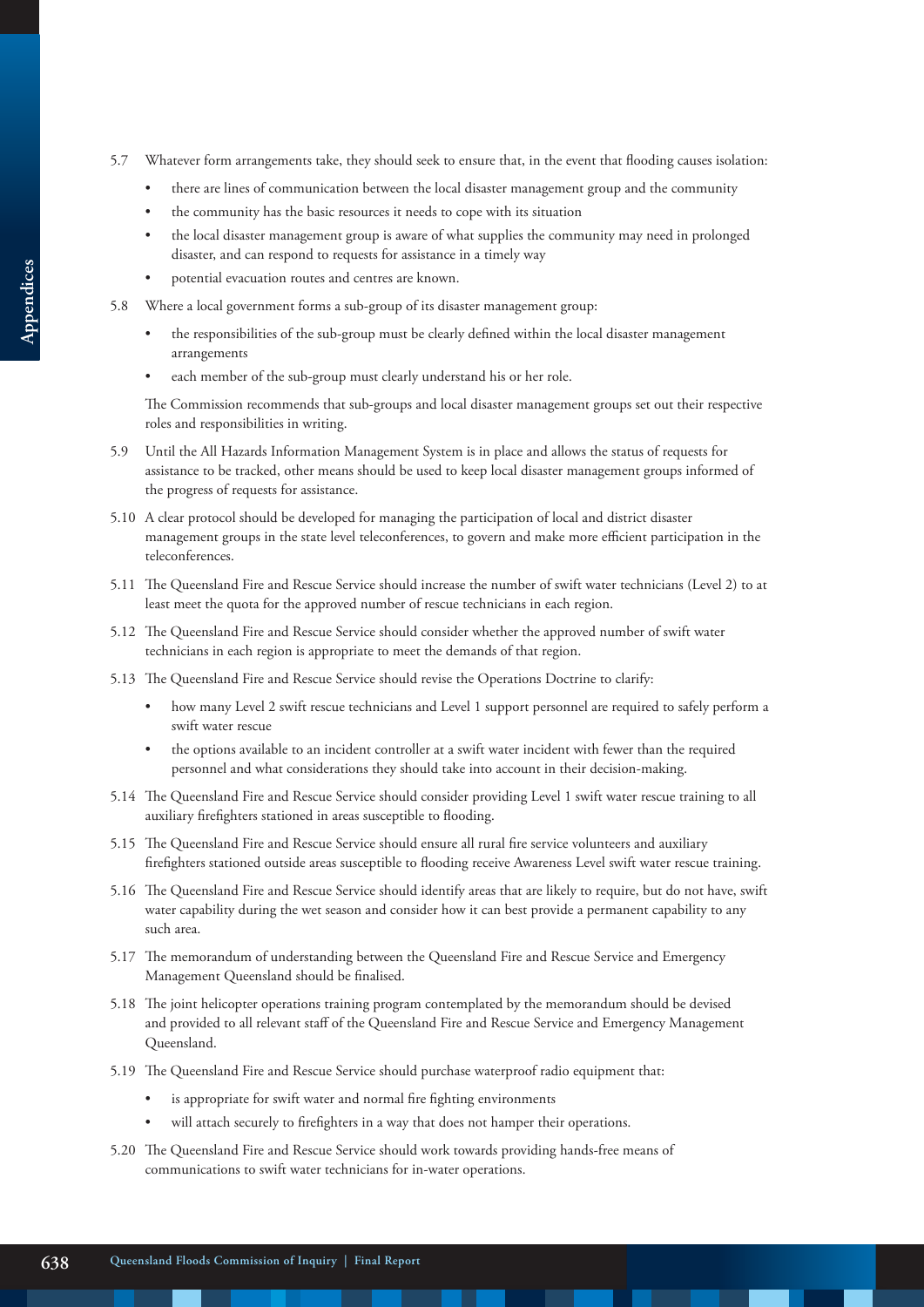- 5.21 The Queensland Fire and Rescue Service should ensure that rescue technicians on deployment are provided with individual radios, rather than sharing a communications pack.
- 5.22 Permanent urban appliances should carry at least five personal floatation devices to ensure there is a floatation device for each firefighter and a spare for rescues.
- 5.23 Every rescue appliance should carry personal floatation devices suitably sized for children or infants.
- 5.24 The Queensland Fire and Rescue Service should consider upgrading all personal floatation devices to a type which allows the firefighter to release himself or herself from an attached rope in the event of getting caught, or in other life threatening situations.
- 5.25 The Queensland Fire and Rescue Service should investigate the feasibility of acquiring motorised inflatable work platforms with guarded propellers to improve the safety of swift water rescue.
- 5.26 Queensland Fire and Rescue Service should review whether it has enough vehicles capable of traversing floodwaters.
- 5.27 The Queensland Fire and Rescue Service should ensure all station officers are informed about the locations and availability of additional equipment and how to obtain it.
- 5.28 The Queensland Fire and Rescue Service should ensure that staff in Ipswich can rapidly obtain additional swift water rescue equipment in the case of an emergency.
- 5.29 The Queensland Fire and Rescue Service should consider isolating repeaters during a large scale emergency response. If this solution is found to be feasible, it should be implemented as protocol as soon as possible. If it is not, the Queensland Fire and Rescue Service should explore other solutions to the issue of the fire communications network being overloaded and firefighters resorting to localised networks during large scale emergency response situations.
- 5.30 The Queensland Fire and Rescue Service needs to define clearly what its protocol is for volunteer firefighters in disaster scenarios other than fire when they are the only or primary rescue service in a community.
- 5.31 The Queensland Fire and Rescue Service should clarify in practical terms the role of firefighters in sandbagging, the provision of road blocks and similar activities.
- 5.32 Before the next wet season, councils, SES controllers and Emergency Management Queensland should work together to identify and address deficiencies in the ability of the SES to respond effectively to flooding. At the very least, suitable flood boats and flood boat training should be provided to SES units which require them.
- 5.33 The Queensland Government and councils should take measures, as soon as possible, to attract more SES volunteers, particularly in areas susceptible to flooding which do not have sufficient numbers. New SES units should be established where possible.
- 5.34 The Commission acknowledges that it may not be possible to recruit and train sufficient numbers of SES volunteers to the extent needed before the next wet season. However, this should not prevent steps being taken as soon as possible to identify the factors impeding the recruitment and retention of SES volunteers, action being taken to address them, and the commencing of recruitment activity.
- 5.35 Before the next wet season, the Department of Public Works should ensure that Smart Service Queensland can manage a significant increase in calls to the 132 500 number, to at least the level that occurred during the 2010/2011 floods.
- 5.36 As a matter of priority, the Emergency Helicopter Network requires a system of 'single point tasking'; that is, a central organisation exercising command and control of all helicopters in the Emergency Helicopter Network, according to availability, task, priority and location. This is a change, which will require all the government agencies concerned to consider the operational needs, resources, protocols, guidelines and training required for its implementation. Ideally, those steps should be completed and the change made before the next wet season.
- 5.37 At the very least, by the beginning of the wet season, an interim structure needs to be formally in place under which one organisation is informed of the status, location, capabilities and allocated task of each helicopter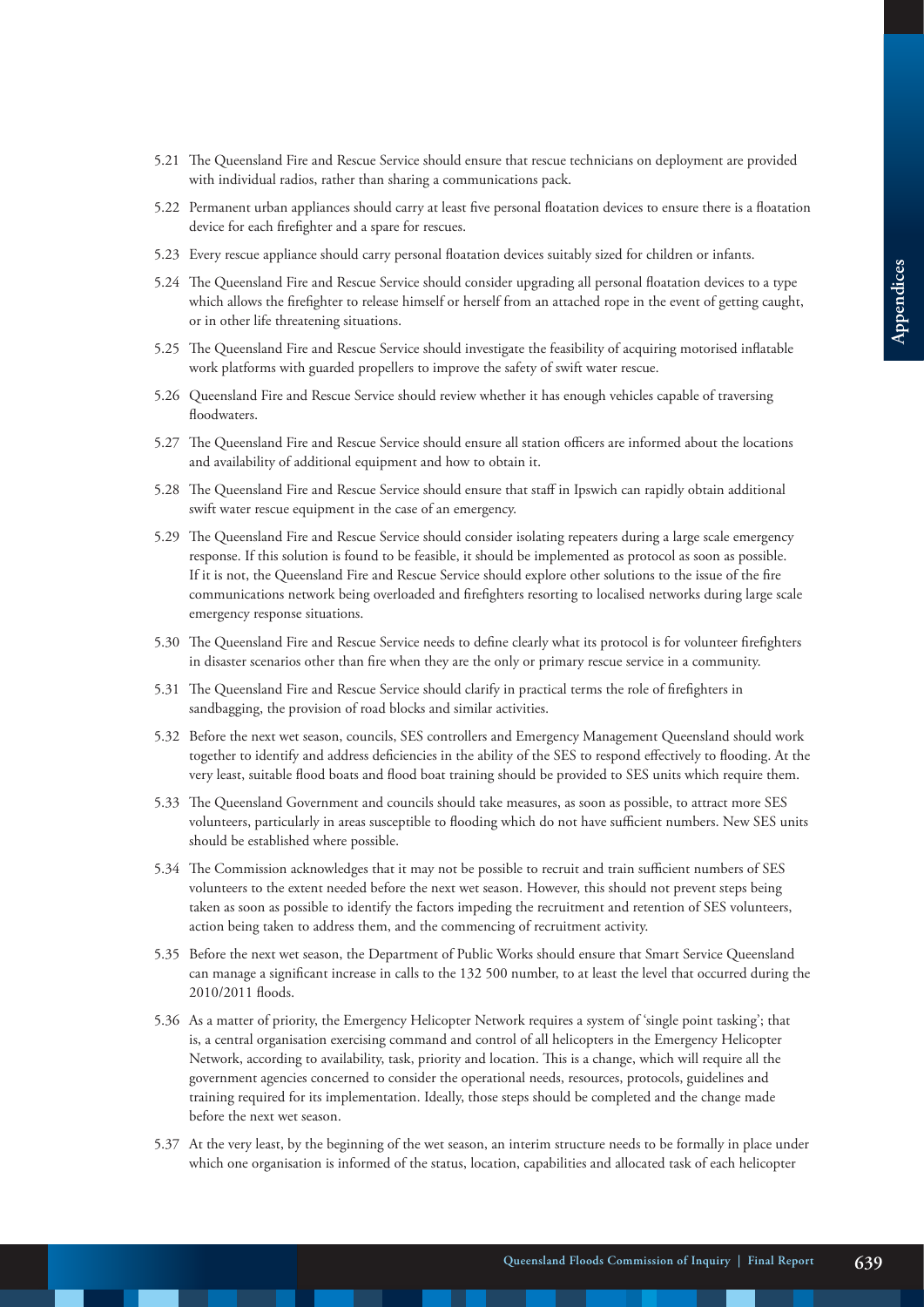in the Emergency Helicopter Network at any given time. The deployment of helicopters should be made through this organisation.

- 5.38 Queensland Police Service call-takers across the state should be trained to a uniform standard, consistent with the standard of the training provided by the Brisbane Police Communications Centre.
- 5.39 Emergency Management Queensland should finalise the draft evacuation guidelines for approval by the state disaster management group as soon as possible, addressing the issues identified from the 2010/2011 floods.
- 5.40 Each council should develop an evacuation sub-plan in accordance with the Emergency Management Queensland guidelines. This includes involving local groups and people in the planning process.
- 5.41 Councils with existing evacuation sub-plans should review them to ensure they address the issues identified from the 2010/2011 floods.
- 5.42 Where flooding is governed by a particular watercourse, the evacuation sub-plan should identify triggers in the form of those water level heights at which it is known that preparation for evacuation will be necessary.
- 5.43 It is a matter for councils whether or not they choose to publicise the location of evacuation centres before a disaster but there is a good deal to be said for doing so, particularly in smaller communities where the options are limited. Whether or not councils publicise the location of evacuation centres before a disaster, they should include in their disaster education programs information on evacuation procedures, and how to ascertain evacuation centre locations and safe evacuation routes.
- 5.44 During floods, councils should as quickly as possible provide people in the relevant areas with advice as to the location of and routes to evacuation centres.
- 5.45 That advice should be given using as many mechanisms as appropriate, including text message, radio and door knocking.
- 5.46 Councils should identify a range of evacuation centres as part of their disaster preparation and planning.
- 5.47 Councils should audit identified evacuation centres to ensure the facilities and location are appropriate, preferably in consultation with the Australian Red Cross and the Department of Communities.
- 5.48 Councils should be aware of what facilities are available at each evacuation centre, at particular times of the year.
- 5.49 Councils should identify areas that are susceptible to isolation, including locations in which community groups established informal evacuation centres during the 2010/2011 floods, with a view to incorporating evacuation centres at those locations into their evacuation sub-plans.
- 5.50 Councils should identify community groups who may take responsibility for establishing and operating evacuation centres in the future.
- 5.51 The identified groups and councils should, before the next wet season, establish cooperative arrangements as to how the centres should operate, and to ensure the centres have appropriate facilities.
- 5.52 Councils should recognise that community groups may establish makeshift evacuation centres during a disaster. When this occurs, councils need to identify and establish communications with the centres as soon as possible.
- 5.53 Councils should develop plans for the effective and timely re-supply of makeshift centres.
- 5.54 The Queensland Government should investigate the possibility of providing indemnity or obtaining insurance for makeshift evacuation centres established in good faith, and in the absence of official alternatives, to meet community needs.
- 5.55 All councils should consider entering a memorandum of understanding for evacuation centres with the Australian Red Cross which clearly sets out the roles and responsibilities of the parties in planning and responding to evacuation requirements in a disaster.
- 5.56 Each council with a memorandum of understanding with the Australian Red Cross should consider undertaking practice exercises with the Australian Red Cross to ensure both parties understand their respective roles and responsibilities.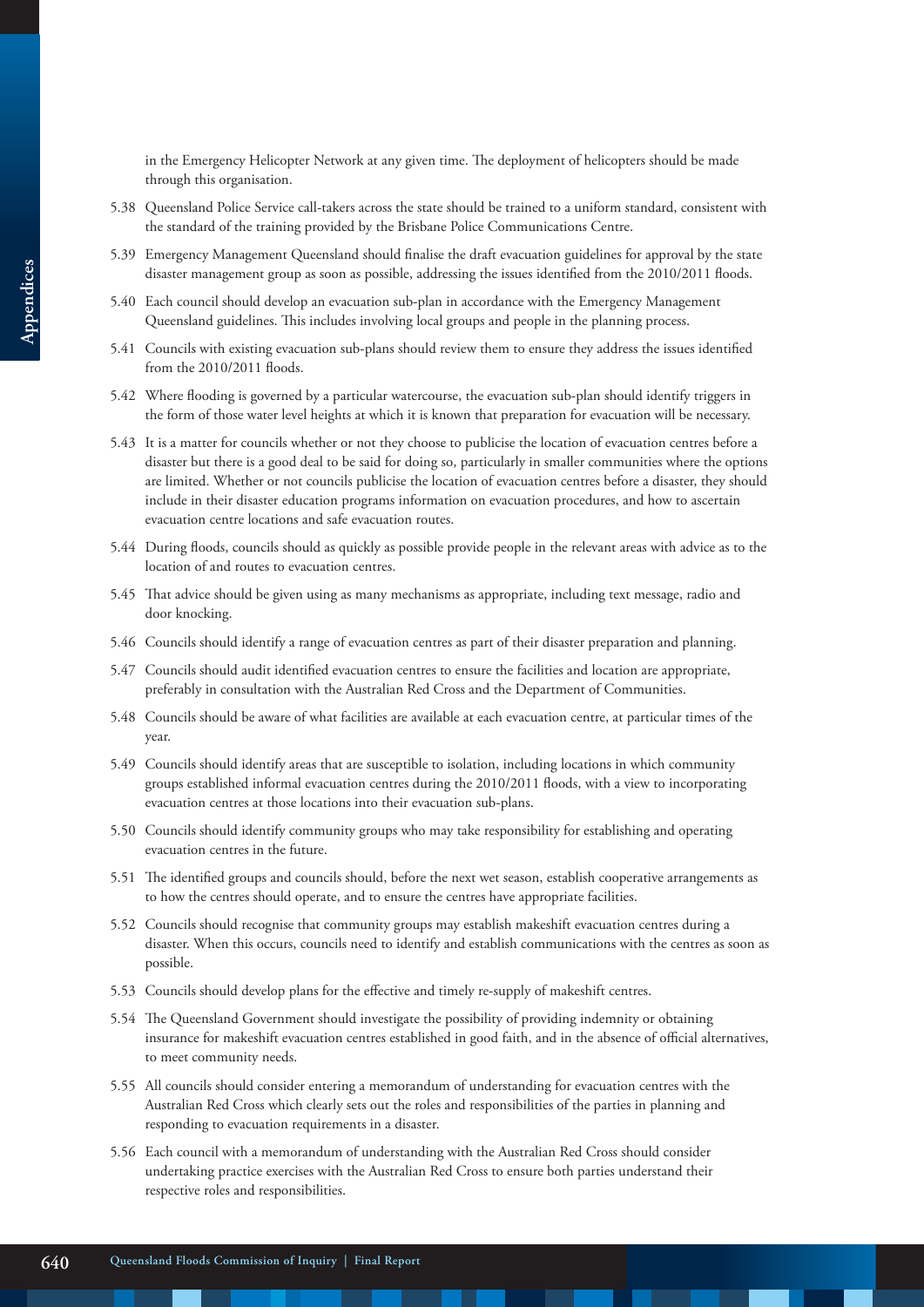- 5.57 Local disaster management groups and district disaster management groups of which the Australian Red Cross is not currently a member should include the Australian Red Cross in disaster preparation and planning as well as response, whether as a member or otherwise (see also recommendation 3.1).
- 5.58 Local and district disaster management groups should notify the Australian Red Cross of their evacuation needs as soon as possible in a disaster.
- 5.59 Disaster response agencies should use the National Registration Inquiry System.
- 5.60 During a disaster, councils and the Queensland Police Service should encourage individuals to self-register with the National Registration Inquiry System.
- 5.61 Councils should include information about the National Registration Inquiry System as part of their community education.
- 5.62 In areas susceptible to flooding, councils should identify facilities housing people who may require assistance to evacuate. Councils should work with the operators of these facilities to ensure they have appropriate evacuation plans and that they are aware of the council's disaster management arrangements.
- 5.63 Councils should identify the specific evacuation needs of these facilities, such as increased timeframes for withdrawal or transport by ambulance.
- 5.64 Councils should include the location, contact details, and specific evacuation needs of these facilities in their evacuation sub-plans.
- 5.65 Councils should identify organisations (for example, Meals on Wheels and Bluecare) that provide services to people in the community who may be unable to evacuate without assistance. Councils should include the contact details of these organisations in their evacuation sub-plans.
- 5.66 Councils should work with these service providers to identify: the number of people who may require assisted evacuation; the general nature of their needs, including any necessary medical supplies and equipment; warning message formats and dissemination; increased timeframes needed for evacuation; transportation requirements; and shelter requirements. Councils should include this information in their evacuation sub-plans.
- 5.67 Facilities housing people who may be unable to evacuate without assistance should develop evacuation plans to ensure residents are provided with appropriate transportation, emergency accommodation, trained carers and medical support if necessary. Where possible, residents of those facilities should be relocated to other similar facilities or accommodation other than evacuation centres. These plans should be developed in consultation with councils and relevant agencies such as Queensland Health.
- 5.68 Facilities housing people who may be unable to evacuate without assistance should prepare disaster recovery plans, particularly for the provision of back up power and emergency supplies, including medical oxygen and common medications, to minimise the need for evacuation where there is no direct threat from natural disaster.
- 5.69 The Queensland Government and councils should ensure information about emergency preparedness, warnings and evacuation is available in the different languages of ethnic groups in the community and in Auslan.
- 5.70 As part of their community education strategy, councils should ensure tourists are made aware of evacuation procedures, how to ascertain evacuation centre locations and safe evacuation routes. That may be done through tourism boards, operators and accommodation providers.
- 5.71 Councils, as part of their community education program for disaster preparation, should encourage pet owners to consider what they will do with their pets if they need to evacuate.
- 5.72 Councils should work with the RSPCA to develop plans about transporting and sheltering pets should they need to be evacuated with their owners.
- 5.73 Animal shelters, zoos, stables, and similar facilities should develop plans for evacuating or arranging for the care of animals in consultation with their local council. Local disaster co-ordinators should be aware of what plans exist.